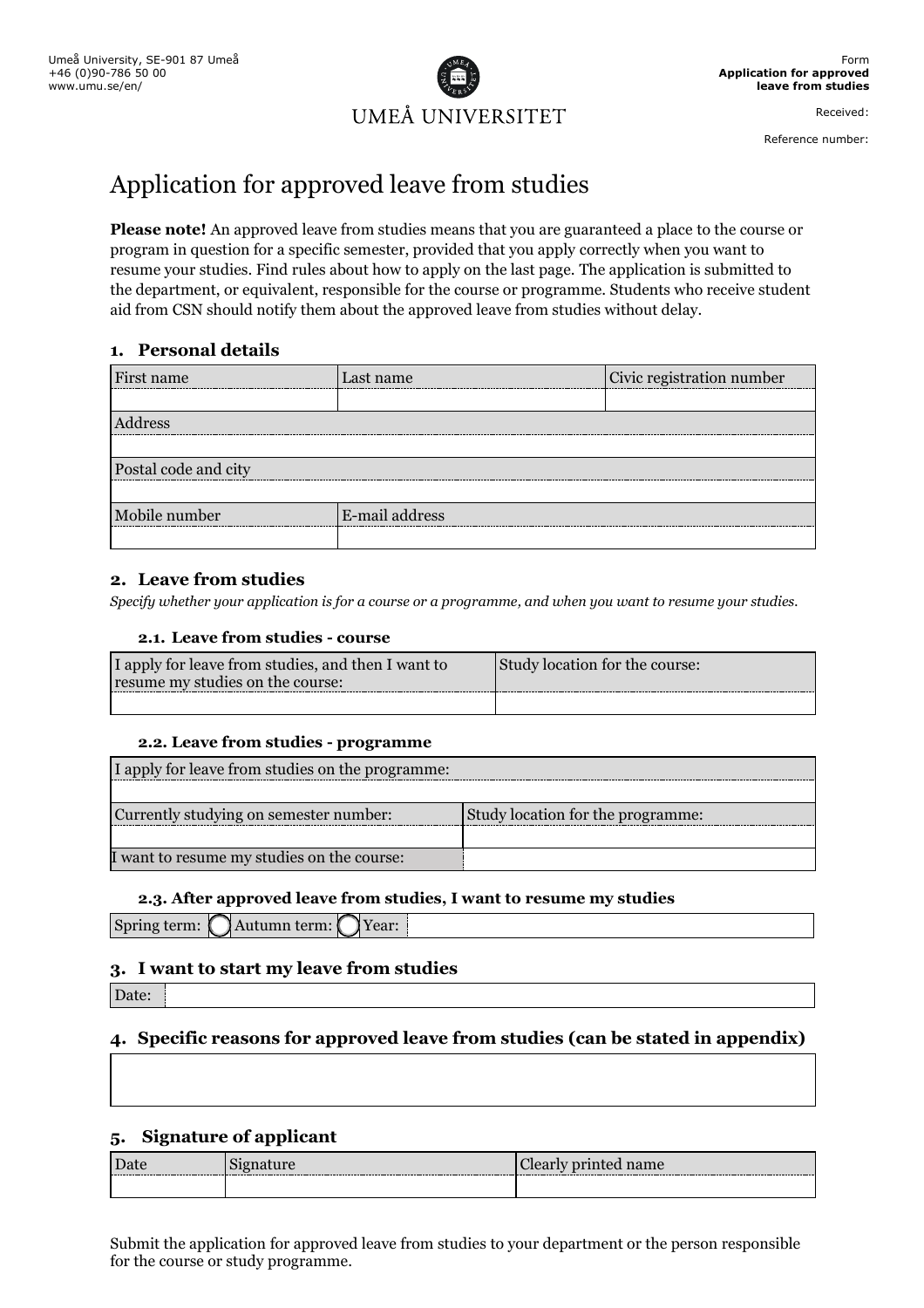$\overline{a}$ 



Received:

Reference number:

# The university's decision

| The leave from studies has been approved and a place is guaranteed as follows: |                                                      |
|--------------------------------------------------------------------------------|------------------------------------------------------|
| Spring term:                                                                   | Year:<br>Autumn term:                                |
| Course or courses:                                                             |                                                      |
|                                                                                |                                                      |
|                                                                                |                                                      |
|                                                                                |                                                      |
|                                                                                |                                                      |
|                                                                                | Programme (if the application concerns a programme): |
|                                                                                |                                                      |
|                                                                                | The studies may be resumed as above, provided that:  |

*The course or programme is on offer at the time when the student enrols to resume studies.*

- *The student re-enrols for studies in line with the procedure specified in the rules for study administration at first- and second-cycle levels (see last page).*
- *The student fulfils the entry requirements for the course or courses.*

*If the programme or course syllabus in question has been changed at the time when studies will be resumed after the leave from studies, the student is offered a course of education according to the decision above.*

**Application for leave from studies has been rejected (this decision can be appealed)** Reasons for rejection of the application (must be specified here or in an appendix)

*If the application is rejected, the student can choose to appeal to the University Appeals Board. In that case, the student shall be given the information on page 3 about how to appeal (appeal reference). Students can also choose to continue their studies by completing a new application for an approved leave from studies or by notifying a non-completion of studies. 1*

# **Decision taken by the undersigned by delegation of the Vice-Chancellor**

| $\mathbf{T}$ | $n$ ame |
|--------------|---------|
|              |         |

| Rapporteur, if different to the decision maker |           |                      |  |
|------------------------------------------------|-----------|----------------------|--|
| Date                                           | Signature | Clearly printed name |  |
|                                                |           |                      |  |

<sup>&</sup>lt;sup>1</sup> Rules for study administration at first- and second-cycle levels FS 1.1-340-16, see <http://www.umu.se/regelverk>